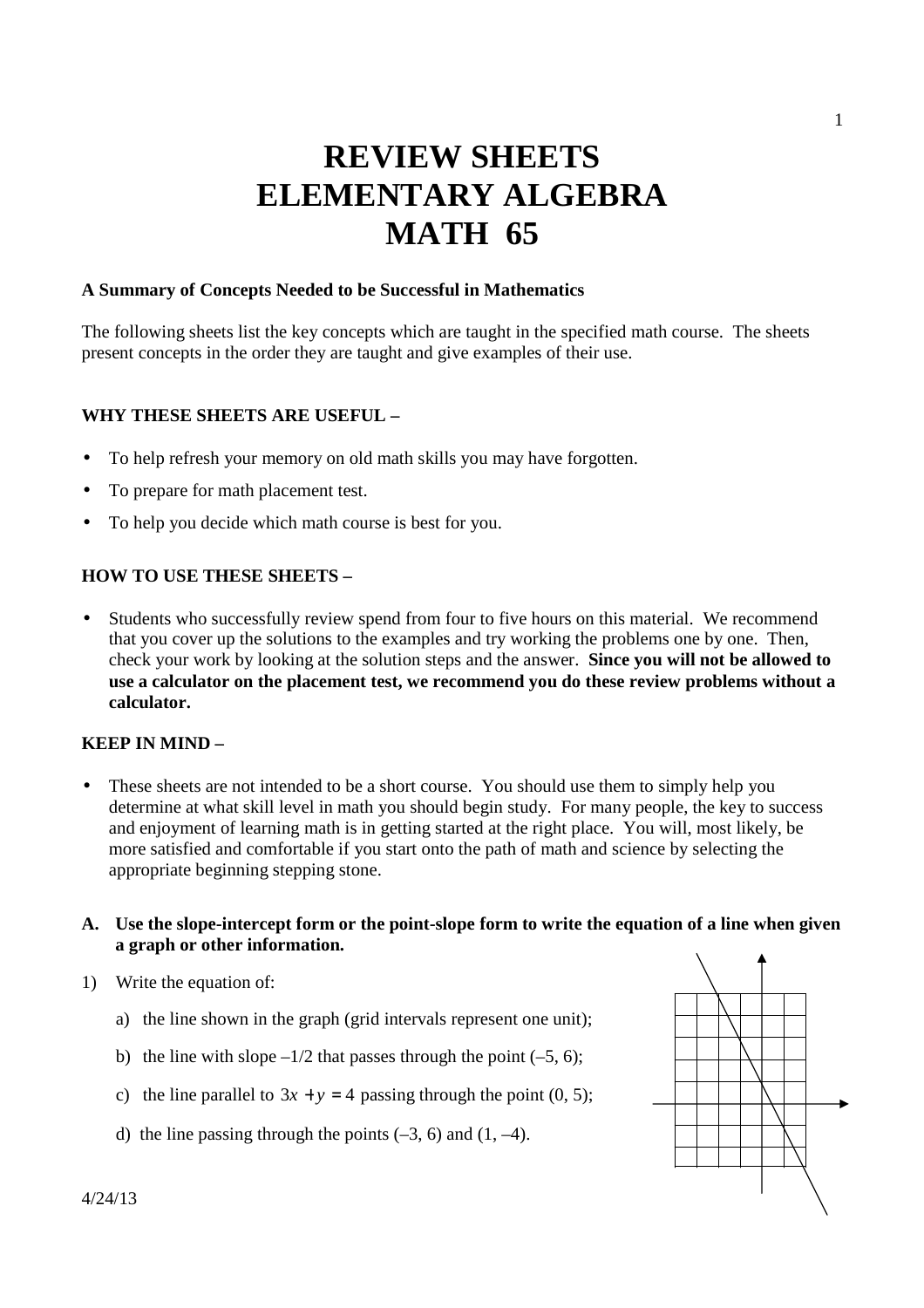# **B. Plot a set of data, draw a line to fit the data, and develop a linear model of the data. Use the model to answer questions related to the data.**

2) The following table shows the cost of a first class stamp in the given year. Use this information to answer the following questions.

| Year                      | 1981 | 1985 | 1988 | 1991             | 1995      | 1999           | 2001 |
|---------------------------|------|------|------|------------------|-----------|----------------|------|
| Cost of Stamp $(\varphi)$ | 20   | ∠∠   | ت    | າດ<br><u>ر ر</u> | າາ<br>ے د | $\gamma$<br>JJ |      |

- a) On a sheet of graph paper, draw a scatter plot of these data. Let  $x =$  number of years since 1980 and let  $y =$  the cost of a stamp, in cents.
- b) On your scatter plot, draw a line to fit these data.
- c) Find a linear model for this data by writing the equation of your line.
- d) What is the slope of your line, and what is its meaning in this application?
- e) Use your equation to predict the cost of a stamp in the year 2010.
- f) Use your equation to find the *x* and the *y*-intercepts of your graph, and tell what each one means in this application.

#### **C. Solve linear systems of two equations algebraically and graphically.**

3) Solve each system of linear equations by graphing.

a) 
$$
y=2x+4
$$
  
\nb)  $y=-\frac{1}{2}x+4$   
\nc)  $y=-\frac{1}{2}x+4$   
\nd)  $x+2y=6$ 

- 4) Solve each system of linear equations using the given method.
- a)  $5x - 2y = -7$  $y - 3x = 5$  by substitution b)  $5x + 4y = 10$  $-3x - 5y = 7$  by addition
- 5) There are three possibilities for the number of solutions that a system of two linear equations may have. What are the three possibilities and what name is given to each?

#### **D. Simplify expressions using the rules of exponents.**

- 6) Simplify each of the following expressions and write the results without negative exponents.
- a)  $a^4 \cdot a^6$ b)  $(a^4)$ <sup>6</sup> c)  $\frac{a^4}{6}$ *a* 6 d)  $\frac{a^6}{4}$ *a* 4
- e)  $(2x^2)^3$  f)  $3x^{-2}$ g)  $(3x)^{-2}$  h)  $4y^0$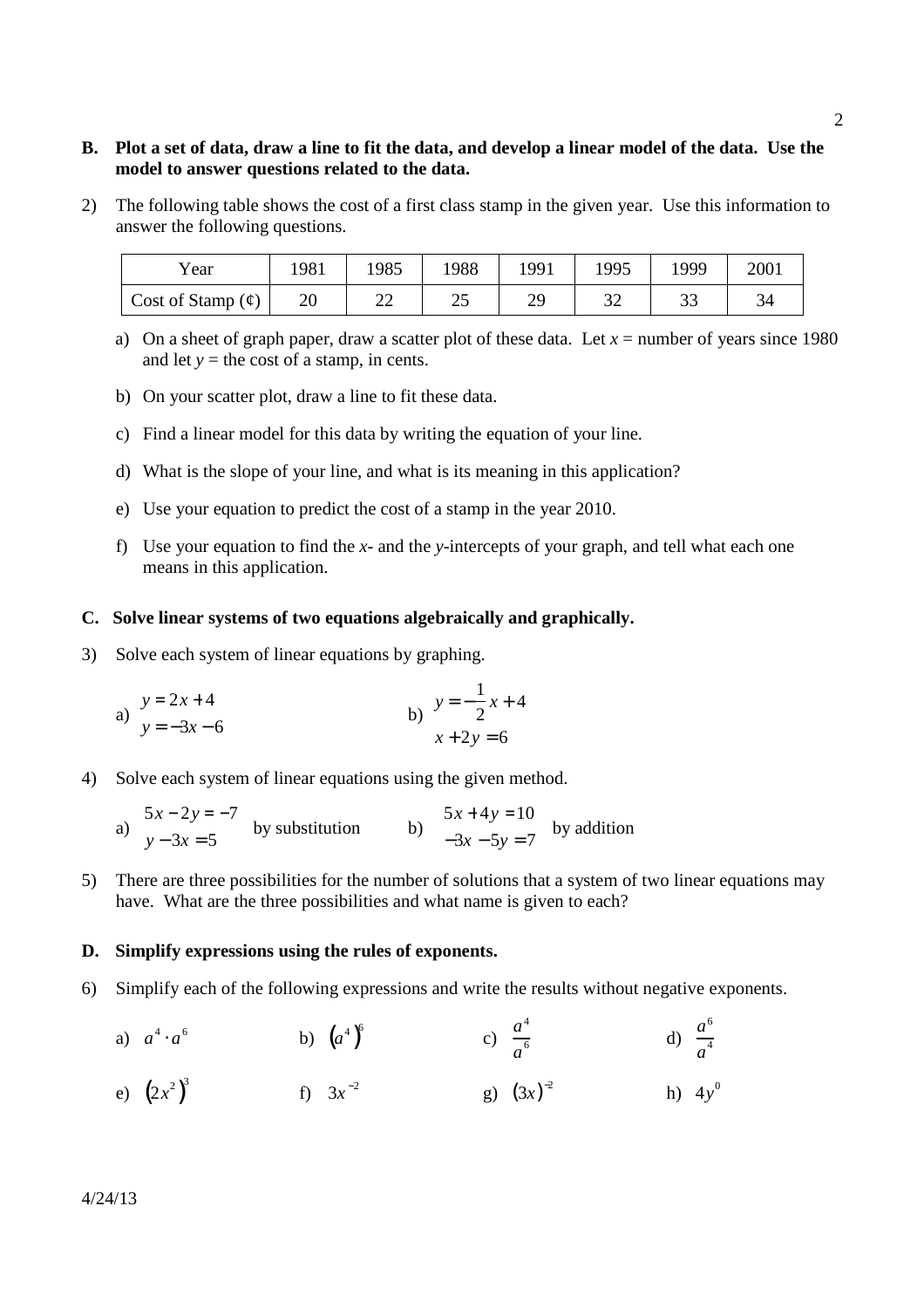i) 
$$
(4y)^0
$$
   
 j)  $\left(\frac{-3u}{v^2}\right)^4$    
 k)  $\left(\frac{5}{z}\right)^{-3}$    
 l)  $\frac{16c^{-4}}{-8c^8}$   
 m)  $x^{-2} + 3^{-2}$    
 n)  $(x+4)^{-2}$    
 o)  $\frac{6x^{-3}(2x^{-5})}{-3x^{-7}}$ 

#### **E. Use scientific notation.**

- 7) Write each number in scientific notation.
	- a) 586,000 b) 0.000 0089 c)  $483 \times 10^{-5}$
- 8) Use scientific notation to compute each answer.
	- a)  $(48,000,000)(380,000,000)$ b)  $\frac{0.000000005}{0.0002}$

#### **F. Use the terminology of polynomials and add, subtract, multiply and divide polynomials.**

- 9) Write an example of each type of polynomial described below:
	- a) A trinomial of degree two. b) A monomial of degree 5.
- 10) For each of the following expressions, tell whether or not it is a polynomial. If it is a polynomial, tell what the degree is.
- a)  $3-4x+5x^2-2x^5$  b)  $\frac{1}{2}$ *x* + 5*x* − 6 c)  $\frac{a^4}{2}$ 3  $+a^2 - 6a^8$
- 11) Perform the following operations and simplify.
- a)  $(x^2 6x + 5) (3x^2)$  $(3x^2 - 5x + 4)$  b)  $(6a^5 - 5a^3 + 2) + (3a^3 - 2a^2 + 7a)$ c)  $-3x(2x^2 - 6x + 1)$  d)  $(-3m)$  $(-3m^4n^5)(-5mn^3)$ e)  $(x-4)(x-5)$  f)  $(2x+3)(3x-1)$ g)  $(y-4)(y^2-6y+2)$  h)  $\frac{4x}{2}$  $3 - 6x^2 + 10x$ −2*x*
- 12) Use "Special Products" to compute the following.
- a)  $(2x+3)^2$  $(3x^4-2)^2$  b)  $(3x^4-2)^2$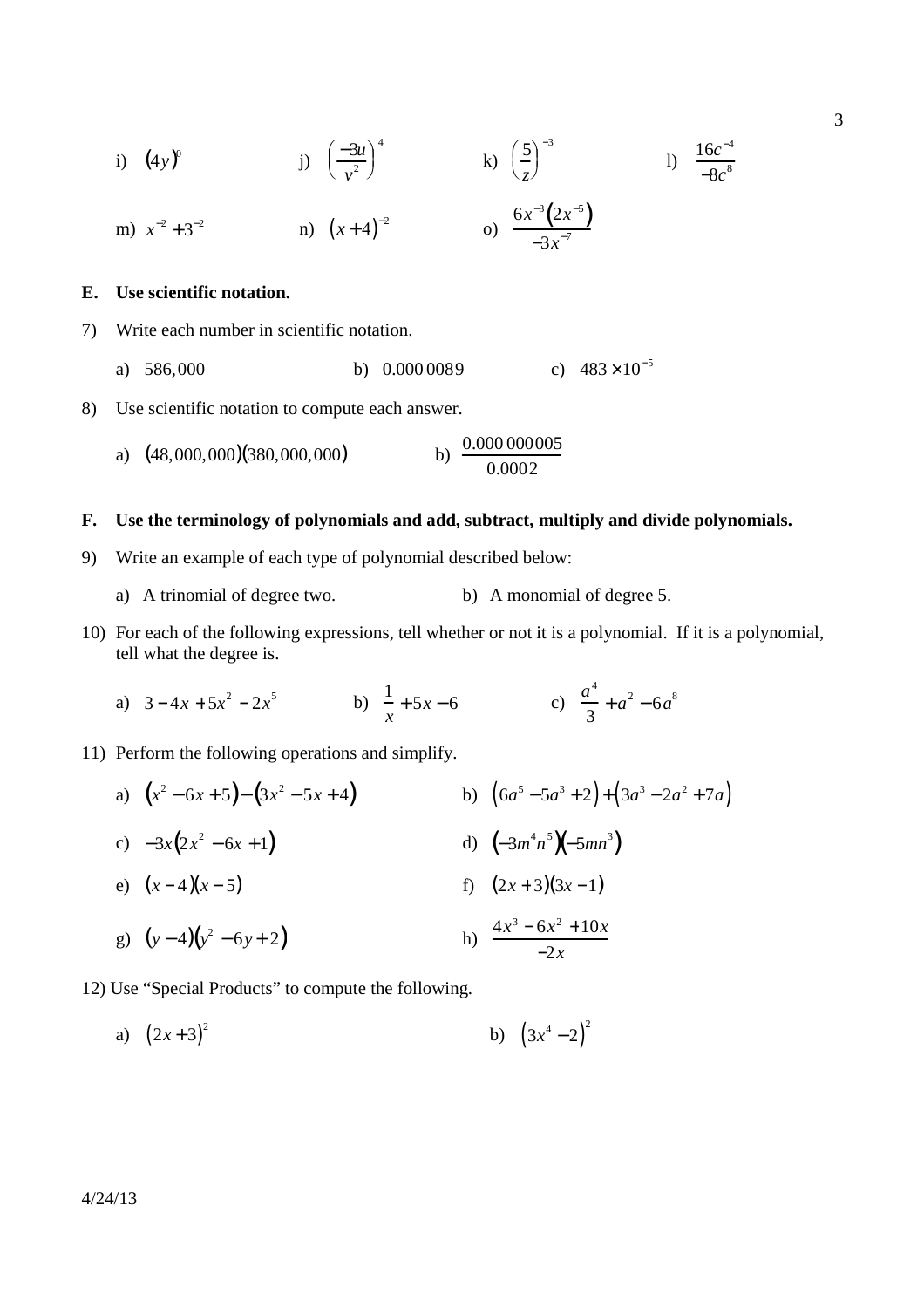# **G. Factor polynomials by removing a common monomial factor, factor trinomials, and factor special products.**

13) Factor each expression completely.

|  | a) $30a^9 - 42a^4 + 54a^8$ | b) $45x^2 - 18x - 27x^3$ |
|--|----------------------------|--------------------------|
|  | c) $x^2 + 8x - 15$         | d) $x^2 - 7x - 8$        |
|  | e) $2x^2 + 11x + 12$       | f) $x^3 - 3x^2 - 40x$    |
|  | g) $8x^2-18x+10$           | h) $a^2 - 36$            |
|  | i) $49 - w^2$              | i) $3x^2-18x+27$         |
|  | k) $4y^2-1$                | 1) $9x^2-12x+4$          |

# **H. Evaluate expressions involving square roots or cube roots.**

14) Evaluate: a)  $\sqrt{121}$ b)  $\sqrt[3]{8}$ 

# **I. Use the properties of square roots to simplify expressions involving square roots and to perform operations with square roots.**

15) Simplify each of the following roots, if possible. Assume all variables are positive numbers.

a) 
$$
\sqrt{x^6}
$$
  
\nb)  $\sqrt{20}$   
\nc)  $\sqrt{a^3}$   
\nd)  $\sqrt{48x^5y^{10}}$   
\ne)  $\frac{3}{\sqrt{16}}$   
\nf)  $\sqrt[3]{\frac{x^5}{125y^3}}$   
\ng)  $\sqrt{5} - 4\sqrt{5}$   
\nh)  $\sqrt{12} + 2\sqrt{27}$ 

# **J. Multiply and divide rational expressions.**

16) a) 
$$
\frac{6x-12}{x^2-4} \cdot \frac{x+2}{3x}
$$
 b)  $\frac{4x^2+10}{x-3} \div \frac{6x^2+15}{x^2-9}$ 

### **K. Add and subtract rational expressions with the same denominator.**

17) a) 
$$
\frac{3x+1}{4x-2} - \frac{x+1}{4x-2}
$$
 b)  $\frac{5x-2}{3x-4} + \frac{2x-3}{4-3x}$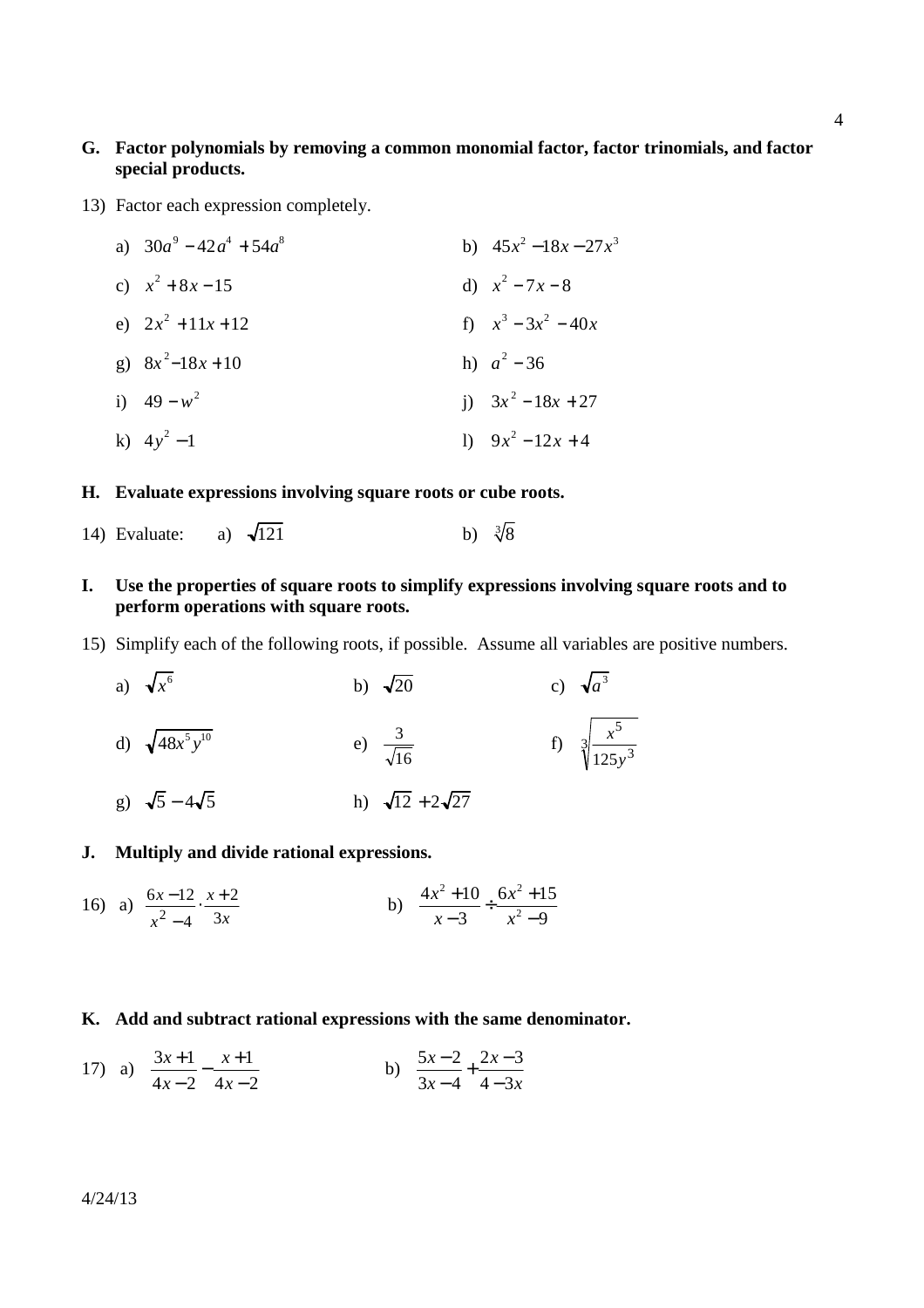#### **L. Solve a quadratic equation by factoring or by extraction of roots.**

18) Solve each quadratic equation.

| a) $x^2 = 100$        | b) $2x^2 + 1 = 19$    | c) $x^2 - 16 = 0$   |
|-----------------------|-----------------------|---------------------|
| d) $(x+3)^2 = 81$     | e) $(2x-3)^2 = 17$    | f) $9x^2 + 27x = 0$ |
| g) $x^2 + 6x + 9 = 0$ | h) $3x^2 = -21x - 18$ | i) $2x^2 - 5 = 3x$  |

- 19) Solve the formula  $V = \pi r^2 h$  for *r*.
- **M. Solve application problems including applications of linear systems and of the Pythagorean Theorem.**
- 20) The perimeter of a rectangle is 50 yards, and its length is 9 yards greater than its width, *w*. Find the dimensions of the rectangle.
- 21) ABC Truck Rental charges \$20 per day plus 50 cents per mile, while Murtz Truck Rental charges \$35 per day plus 40 cents per mile. How far would you have to travel in one day for the cost from both rental companies to be the same?
- 22) If you drop a stone from a bridge 50 feet above the water, the height *h* of the stone *t* seconds after you drop it is given in feet by:  $h = 50 - 16t^2$ .
	- a) What is the height of the stone after 1 second?
	- b) When does the stone hit the water?
- 23) Find the unknown length in the right triangle shown below.



24) A guy wire is to be used to support an antenna that is 7 meters tall. The wire will be attached to the top of the antenna and to a point on the ground 24 meters from the base of the antenna. How long a wire is needed?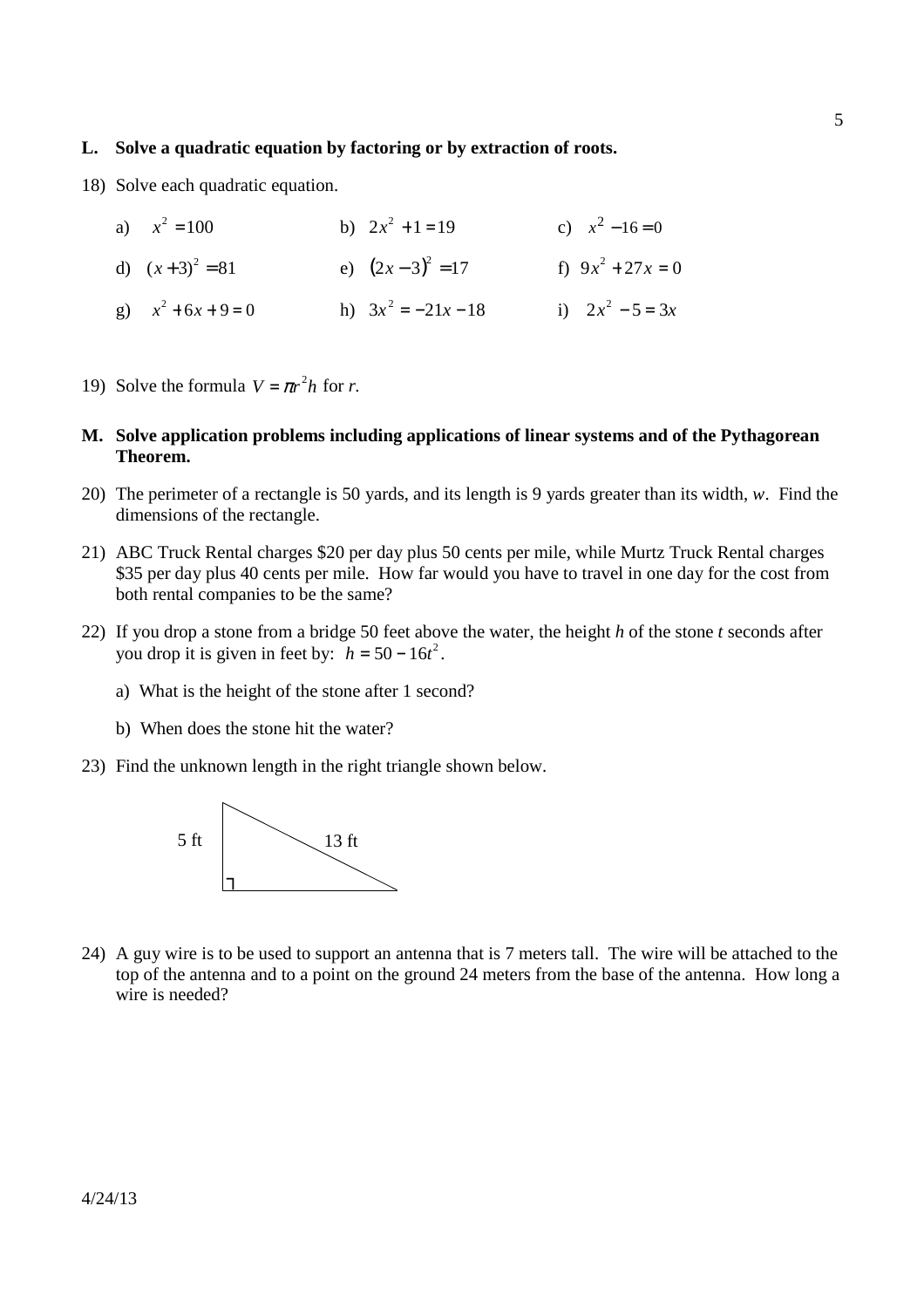# **N. Recognize values of a variable that make an algebraic fraction undefined, and reduce algebraic fractions to lowest terms.**

25) For what value(s) of *x* is each of the following algebraic fractions undefined?

a) 
$$
\frac{x-1}{x}
$$
  
b)  $\frac{5}{2x-6}$   
c)  $\frac{x+4}{x^2-4}$   
d)  $\frac{x-3}{x^2+6x-16}$ 

26) Simplify by reducing to lowest terms.

a) 
$$
\frac{2ab}{6a^2b}
$$
 b)  $\frac{3ab + 3ac}{5b^2 + 5bc}$  c)  $\frac{x+4}{x^2-4}$   
d)  $\frac{x^2-1}{x^2+4x+3}$  e)  $\frac{2-x}{x-2}$  f)  $\frac{x^2+x-2}{2x+4}$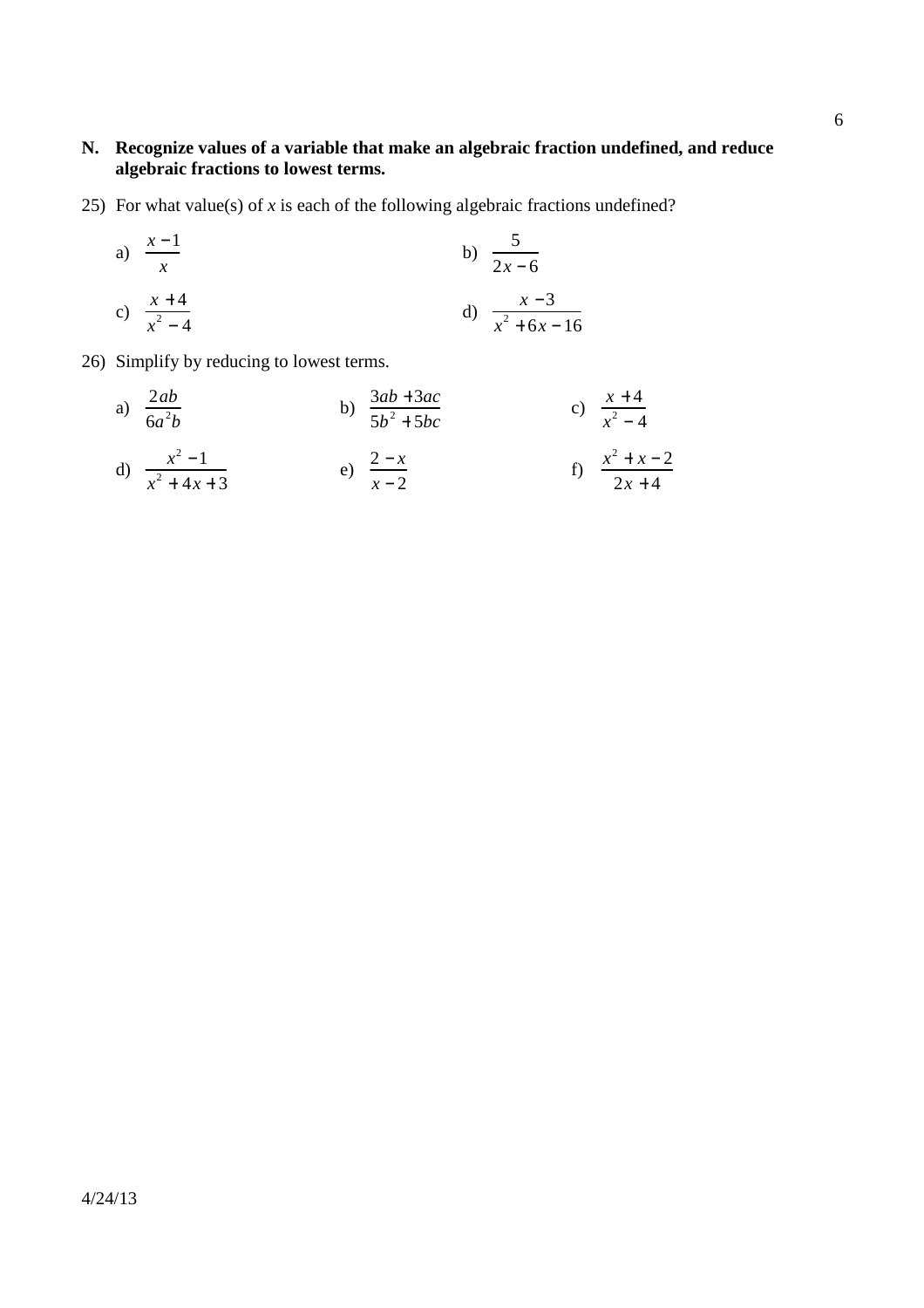# **Answers for the Math 65 Review Objectives and Sample Problems**

2

2

1) a)  $y = -2x + 1$  b)  $y = \frac{7}{5}$ 2  $y = \frac{7-x}{2}$ c)  $y = -3x + 5$  d)  $y = -\frac{5}{3}$  $x-\frac{3}{2}$ 

2) Linear Modeling (answers will vary)



3) b)



- 4) a)  $(-3, -4)$  b)  $(6, -5)$
- 5) Possible number of solutions: zero (inconsistent), one (consistent), or infinitely many (dependent)

6) a) 
$$
a^{10}
$$
 b)  $a^{24}$  c)  $\frac{1}{a^2}$ 

d) 
$$
a^2
$$
 e)  $8x^6$  f)  $\frac{3}{x^2}$ 

g)  $\frac{1}{9x^2}$ 1 *x* h) 4 i) 1

j) 
$$
\frac{81u^4}{v^8}
$$
 \t k)  $\frac{z^3}{125}$  \t l)  $\frac{-2}{c^{12}}$ 

m) 
$$
\frac{1}{x^2} + \frac{1}{9}
$$
 or  $\frac{9 + x^2}{9x^2}$   
\nn)  $\frac{1}{(x+4)^2}$  or  $\frac{1}{x^2 + 8x + 16}$  o)  $-\frac{4}{x}$ 

7) a) 
$$
5.86 \times 10^5
$$
 b)  $8.9 \times 10^{-6}$ 

c)  $4.83 \times 10^{-3}$ 

- 8) a)  $1.824 \times 10^{16}$  b)  $2.5 \times 10^{-5}$
- 9) a) One possible answer:  $5x^2 + 7x 1$ 
	- b) One possible answer:  $4x^5$
- 10) a) a polynomial of degree five
	- b) not a polynomial
	- c) a polynomial of degree eight

11) a) 
$$
-2x^2 - x + 1
$$

- b)  $6a^5 2a^3 2a^2 + 7a + 2$ c)  $-6x^3 + 18x^2 - 3x$ d)  $15m^5n^8$ e)  $x^2 - 9x + 20$ f)  $6x^2 + 7x - 3$ g)  $y^3 - 10y^2 + 26y - 8$ 
	- h)  $-2x^2 + 3x 5$